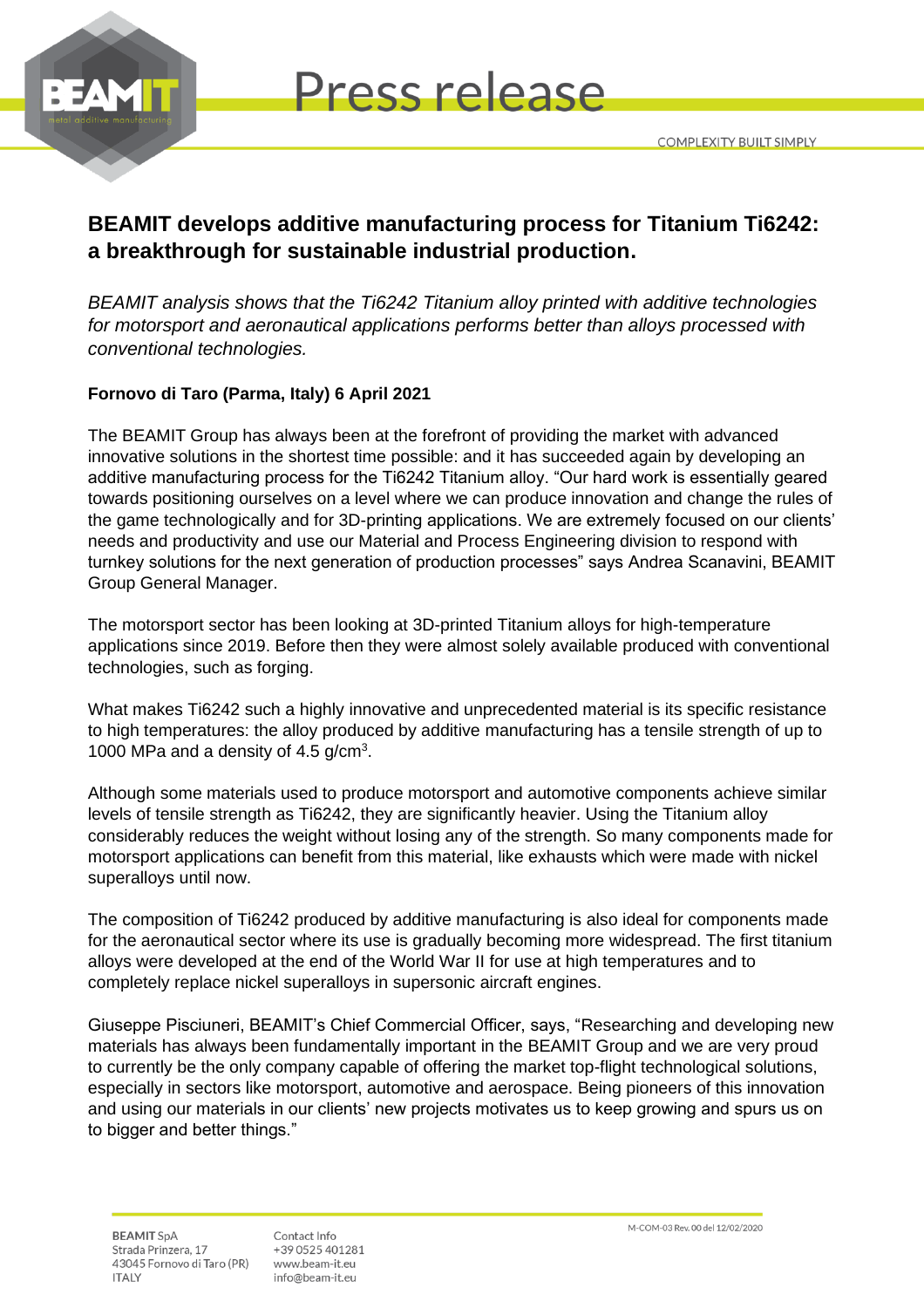

The first step for BEAMIT was an in-depth study to see which of these alloys could be processed by additive manufacturing with laser powder bed fusion, and Ti6242 produced the outright best performance.

**Press release** 

The aim was to optimise the material's mechanical properties at temperature. "Development of the Ti6242 process began in 2019 as part of a thesis project in collaboration with Politecnico di Milano university" says Alessandro Rizzi, BEAMIT Group Materials and Special Process Manager. "The material adapted perfectly to laser powder bed fusion (LPBF), but our real focus was on the heat treatments. We devised different vacuum cycles to optimise its mechanical properties at room temperature and at high temperatures and also developed the integrated high-pressure heat treatment process."

The result was a 3D-printed component that performed even better than components forged with conventional technologies. This proves that successfully processing even more materials with additive manufacturing means being at the forefront of the technical field and represents a revolution particularly in the field of sustainability, as we can save material by using only what is strictly necessary and recycle remaining powders for the next project.

#### **HIGHLIGHTS**

- Specific resistance: high tensile strength combined with extreme lightness
- Withstands temperatures as high as 550°C
- Complex shapes can be printed

**Additional information:** Attachment 1, graphs comparing 3D-printed and forged Ti6242

**For further information, please visit** [www.beam-it.eu](http://www.beam-it.eu/) - [www.zare.it/en](http://www.zare.it/en) - [www.pres-x.com](http://www.pres-x.com/)

**Media Contacts:** Giuliana Massimino, Head of Marketing and Communications, +39 333 3868023 or g.massimino@beam-it.eu

**Photos:** [https://drive.google.com/drive/folders/1CftA5paTO4yscytd5R362Fz6hps3ZFeX?usp=sharing](https://eur01.safelinks.protection.outlook.com/?url=https%3A%2F%2Fdrive.google.com%2Fdrive%2Ffolders%2F1CftA5paTO4yscytd5R362Fz6hps3ZFeX%3Fusp%3Dsharing&data=04%7C01%7Cgiuliana.massimino%40sandvik.com%7Ce9784a5daed4441e680408d8f52cc5ab%7Ce11cbe9cf68044b99d42d705f740b888%7C0%7C0%7C637528919947183808%7CUnknown%7CTWFpbGZsb3d8eyJWIjoiMC4wLjAwMDAiLCJQIjoiV2luMzIiLCJBTiI6Ik1haWwiLCJXVCI6Mn0%3D%7C1000&sdata=1S6XoZsy1DdCF47frEZGbrFLZOWLpLQFusM5LuLFSc0%3D&reserved=0)

- 1. Andrea Scanavini, BEAMIT Group General Manager
- 2. Ti6242 microstructures
- 3. Component in the ZARE quality control department
- 4. Isabella Franchi, BEAMIT Group Lab Technician
- 5. BEAMIT machinery Rubbiano (PR)

#### **BEAMIT Group**

Based in Fornovo di Taro (Parma), **BEAMIT Group** has been operating in the field of additive manufacturing (AM) with metal powders for 24 years. With 48 AM dedicated additive manufacturing systems distributed in over 5 facilities in the area of Parma and Reggio Emilia and over 100 employees, it is the largest 3D-printing hub in Europe and has proved to be one of the world's most important companies in the global AM sector. BEAMIT Group specializes in high-end metal AM components for demanding industries like aerospace, automotive, energy, racing and industrial engineering, and holds many relevant quality certifications, including AS/EN 9100:2018 for aerospace, NADCAP approval (National Aerospace and Defence Contractors Accreditation Program), and IATF Automotive.

In 2019, **Sandvik Group**, global leader in hi-tech engineering and metal powder with the widest range of alloys for Additive Manufacturing as well as remarkable expertise in AM printing technologies for advanced metal components, acquired a significant stake in BEAMIT.

In 2020, BEAMIT acquired a significant stake in PRES-X, an innovative start-up in the field of special post-production processes for 3D printing. It then acquired 100% of AM service bureau ZARE, enabling Europe's two leading companies to join forces and create the largest global additive manufacturing group to serve the most demanding industries.

**BEAMIT SpA** Strada Prinzera, 17 43045 Fornovo di Taro (PR) **ITALY** 

Contact Info +39 0525 401281 www.beam-it.eu info@beam-it.eu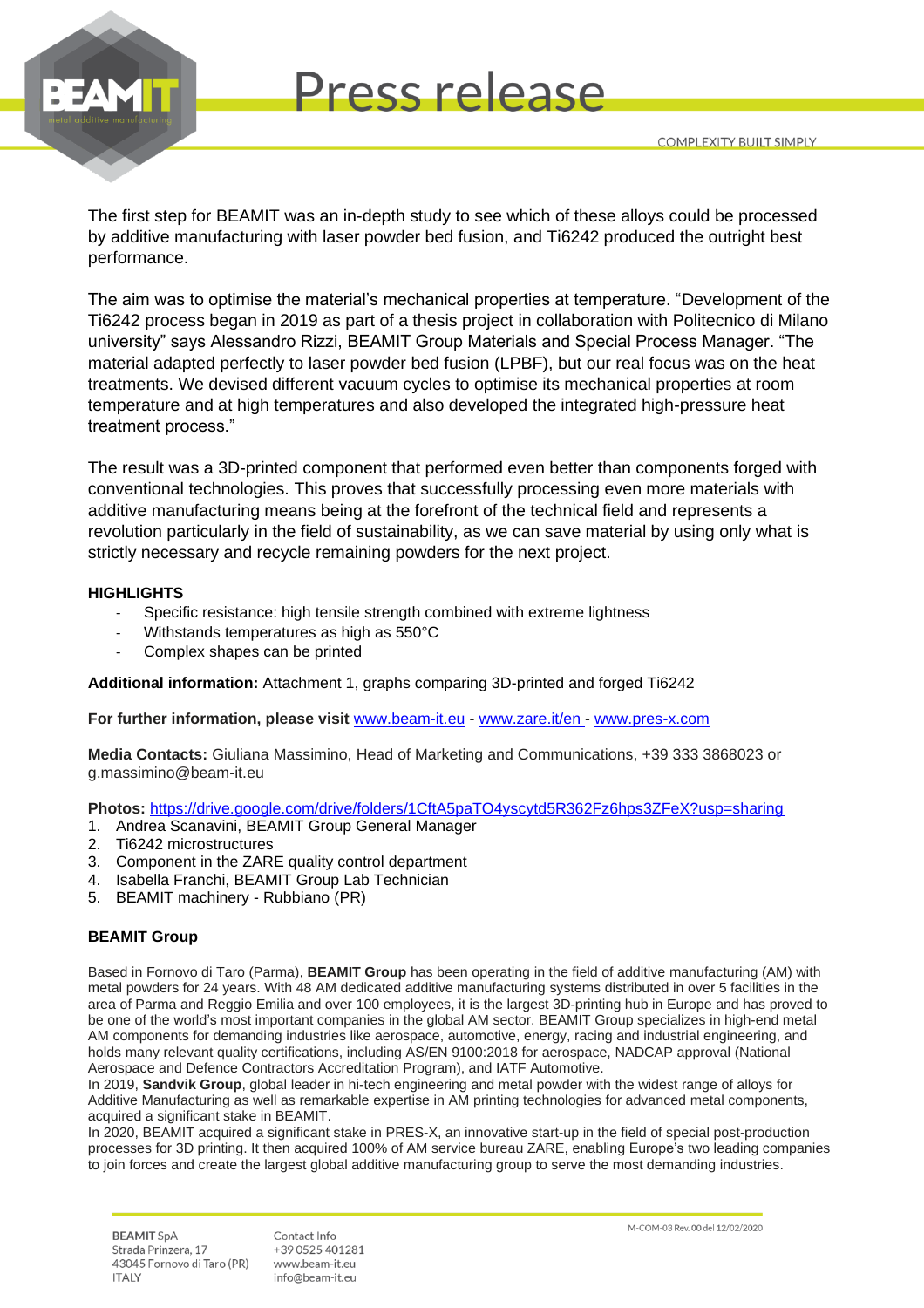



#### **Attachment 1**

#### **ADDITIONAL INFORMATION**

#### **The potential of Ti6242**

Ti6242 produced via LPBF has a yield strength of around 1000 MPa at room temperature, which remains over 600 MPa up to 550°C, and a density of 4.5 g/cm<sup>3</sup>. Combined these two properties produce a high specific resistance (strength-to-weight ratio) which makes Ti6242 an attractive solution for all applications requiring good mechanical strength plus light weight. Ti6242 is therefore a valid, "lighter" alternative to steel and nickel superalloys.

#### **Characteristics**

Ti6242 produced via LPBF and then subjected to solution heat treatment (above the beta-transus temperature) and ageing was characterised by tensile tests at room temperature and also at 300°C, 550°C and 750°C. (NB: these alloys are usually used for applications up to 550°C; the 750°C test was conducted to explore how it behaved at above normal working temperatures). From these graphs, we can see that the mechanical strength in terms of ultimate tensile strength (UTS) and yield strength (YS) of AM-produced Ti6242 (in red) is comparable if not even better than the properties (available in the literature) achieved by Ti6242 and by IMI834 (one of the highestperforming Titanium alloys at high temperatures) produced with conventional technologies (forging). The ductility of Ti6242 (AM) is confirmed by the elongation at break (ε) values.



**BEAMIT SpA** Strada Prinzera, 17 43045 Fornovo di Taro (PR) **ITALY** 

Contact Info +39 0525 401281 www.beam-it.eu info@beam-it.eu